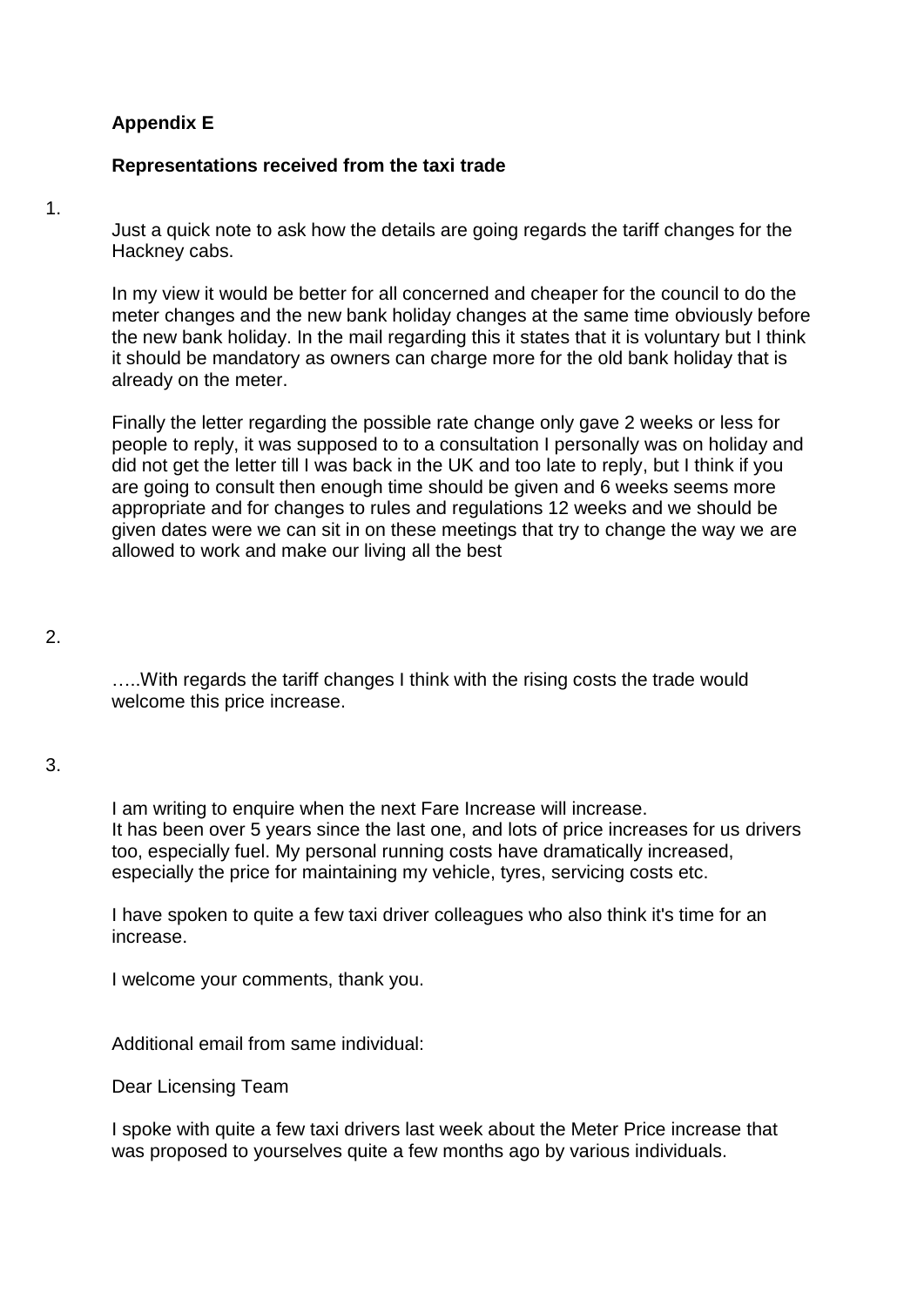With the many recent fuel price increases over the past few months we think that the prices previously forwarded to you need to be revised.

I would like you to take into account that many drivers are currently finding it difficult to make a living, for example, a driver waiting on the taxi rank might only get one job an hour,

If this journey is short and local the price could currently be as low as £2.80 then back to join the back of the taxi queue for another hour plus wait for possibly another miserable fare.

We cannot continue to live on such a poor wage. I would also like you to take into consideration the License Fees, and the other costs involved to keep a taxi on the road, including the very expensive Insurance Premiums.

I would like to propose an increase as follows *(to include flag and running mile)*:

|  | Tariff 1 £3.20        | <b>Tariff 3 £6.00</b> |  |
|--|-----------------------|-----------------------|--|
|  | <b>Tariff 2 £4.60</b> | <b>Tariff 6 £9.00</b> |  |
|  | <b>Tariff 4 £4.60</b> |                       |  |
|  | Tariff 5 £6.00        |                       |  |

I would to propose that the hiring rate time change from 23.30hrs to 21.00hrs which would be the same time that Mid Devon County Council has agreed with their taxi drivers.

I would like to propose that a £12 Booking Charge be implemented which would be agreed/discussed with the customer booking the journey over the phone, this is for journeys where the driver has to drive to a designated pick-up point, again as agreed with Mid Devon County Council and their taxi drivers.

I would like to propose that the charge of soiling a taxi should increase to £100.00 – not that it happens much at all, but everything has gone up.

4.

I fully support the proposed rate increase. With ever increase of fuel costs, the increase would help the burden of this

#### 5.

Good morning Licencing,

We are all in Agreement with the price increases.

Signed by three drivers.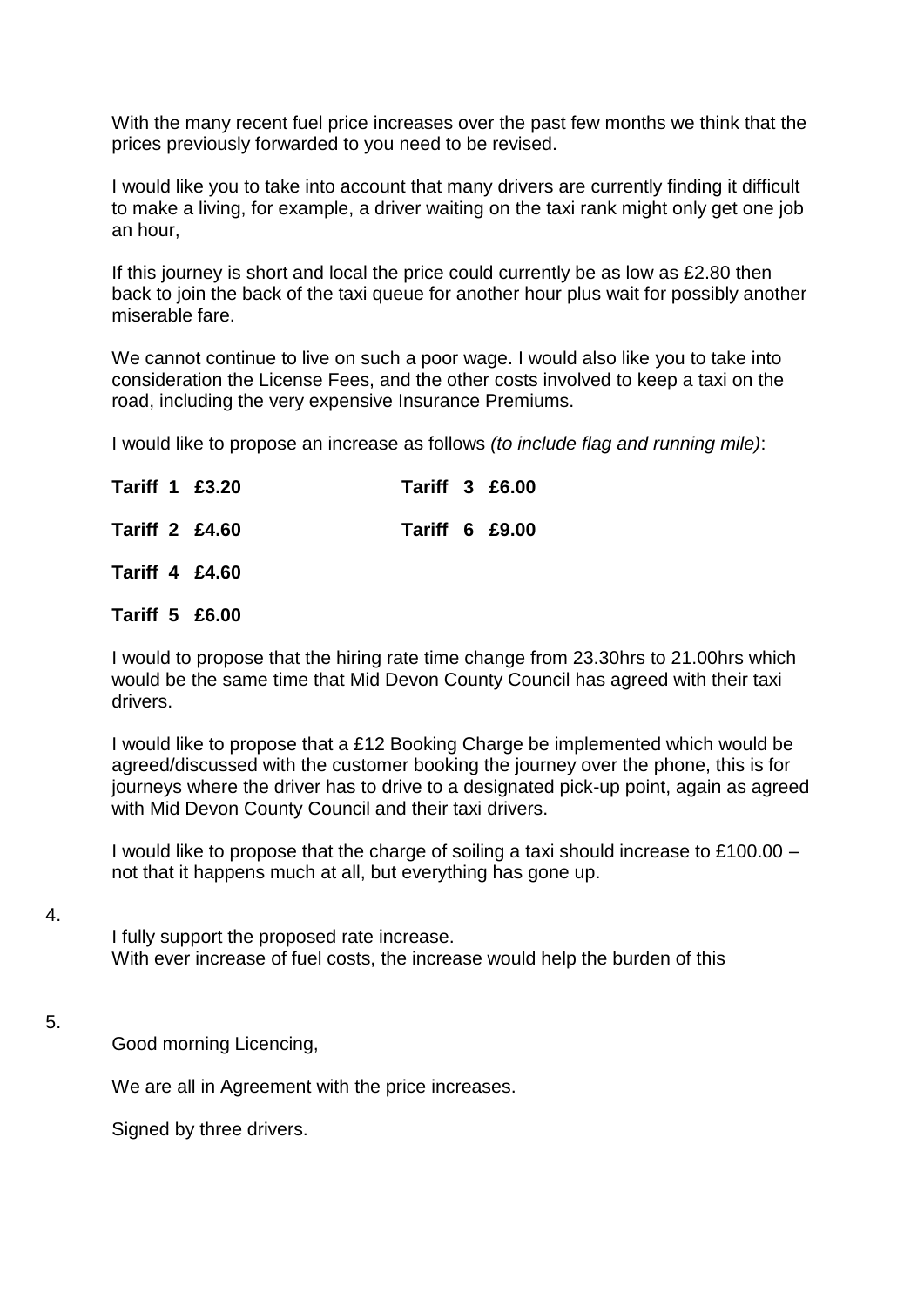6.

Hi,

Having read the recent paperwork, I X write to advise that I am in favour of a tariff increase.

### 7. Original proposal for which the newsletter sought views upon:

Dear Sir or Madam

Due to rising fuel/servicing/tyres /cost of living/ etc,we respectfully requesr an increase on our our Hackney carriage fare rates,we propose, day rate to rise to three pounds pull off,and thirty pence per tenth of a mile. Night rate to increase to five pounds pull off and forty five pence per tenth of a mile Multy seat vehicles we recommend four pound pull off day rate with forty five pence per tenth of a mile, and night rate six pound pull off and fifty pence per tenth of a mile

The following names are representatives of the trade that are in agreement with these figures

15 names provided at close of email

8.

Is the £3 flag fall, and or £4.50p or £6.00p for the first Half Mile, and corresponding rates then .30p and or 45p or 50p for every One Tenth of a mile there after?.

Keep Night Rate and Sunday Rates @ Time And One Half IE £4.50p Flag Fall for first Half Mile and .45p for every One Tenth Of A Mile There After.

Multi seater Rates::: Day Rate £4.50 For First Half Mile then .45p For every One Tenth Of A Mile there After, Night & Sunday Bank Holiday Rates £6.00p Flag Fall Then .50p For Every One Tenth Of A Mile There After. As with all the rates as an insentive to attract more drivers to be on duty could Double Fares Christmas and New Years Day. With The Time And One Half Being implemented AT 18.00 Hours Christmas Eve And New Years Eve PLEASE.

May I bring to the committee's attention that the running mile has remained unchanged now for APPROXIMATLEY TWELVE YEARS. The Cost Of A Litre Of Diesel, in 2010 At The Pump Was Approx £1.05.

not to mention the increases over said time in the cost of Maintenace, Insurance, Licensing, Tyres ECT ECT also the living cost of drivers has increased but not our income thus forcing some drivers to be on duty over extended periods of time. You Must Agree that an uplift in fares is long over due, and trust that the committee would grant an uplift in the fare structure to be granted in the not to distant future.

PS COULD IT BE POSSIABLE FOR TAXI & PRIVATE HIRE DRIVERS TO ATTEND THE COMMITTEE MEETING TO DISCUSS THE PROPOSED FARE INCREASE, IF SO PLEASE FORWARD ME THE DETAILS OF DATE TIME, & PLACE, AND THE PERMITED NUMBERS THAT WOULD HAVE ACCESS.